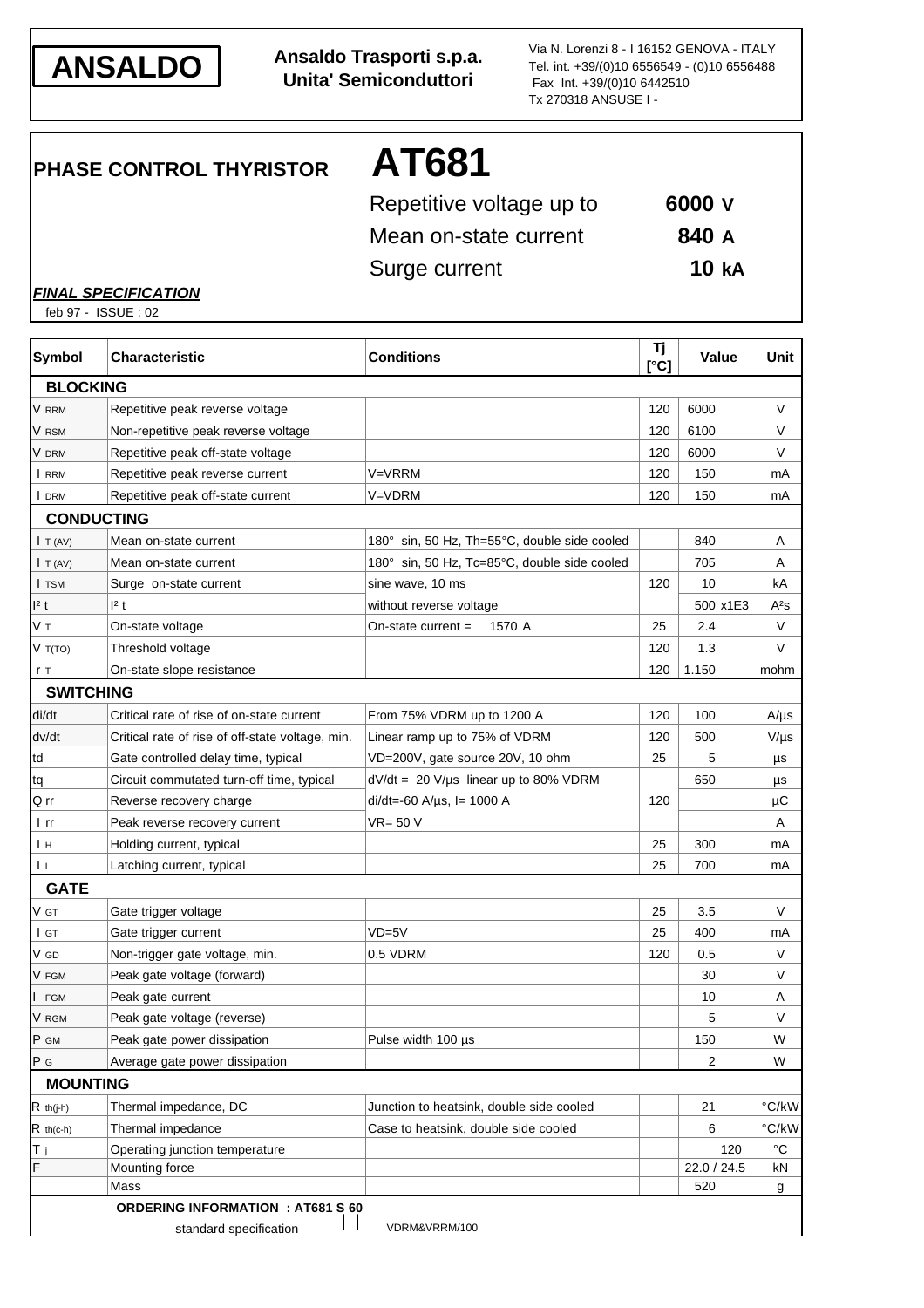## **AT681 PHASE CONTROL THYRISTOR**

FINAL SPECIFICATION feb 97 - ISSUE : 02

## **DISSIPATION CHARACTERISTICS**

**ANSALDO**

SQUARE WAVE





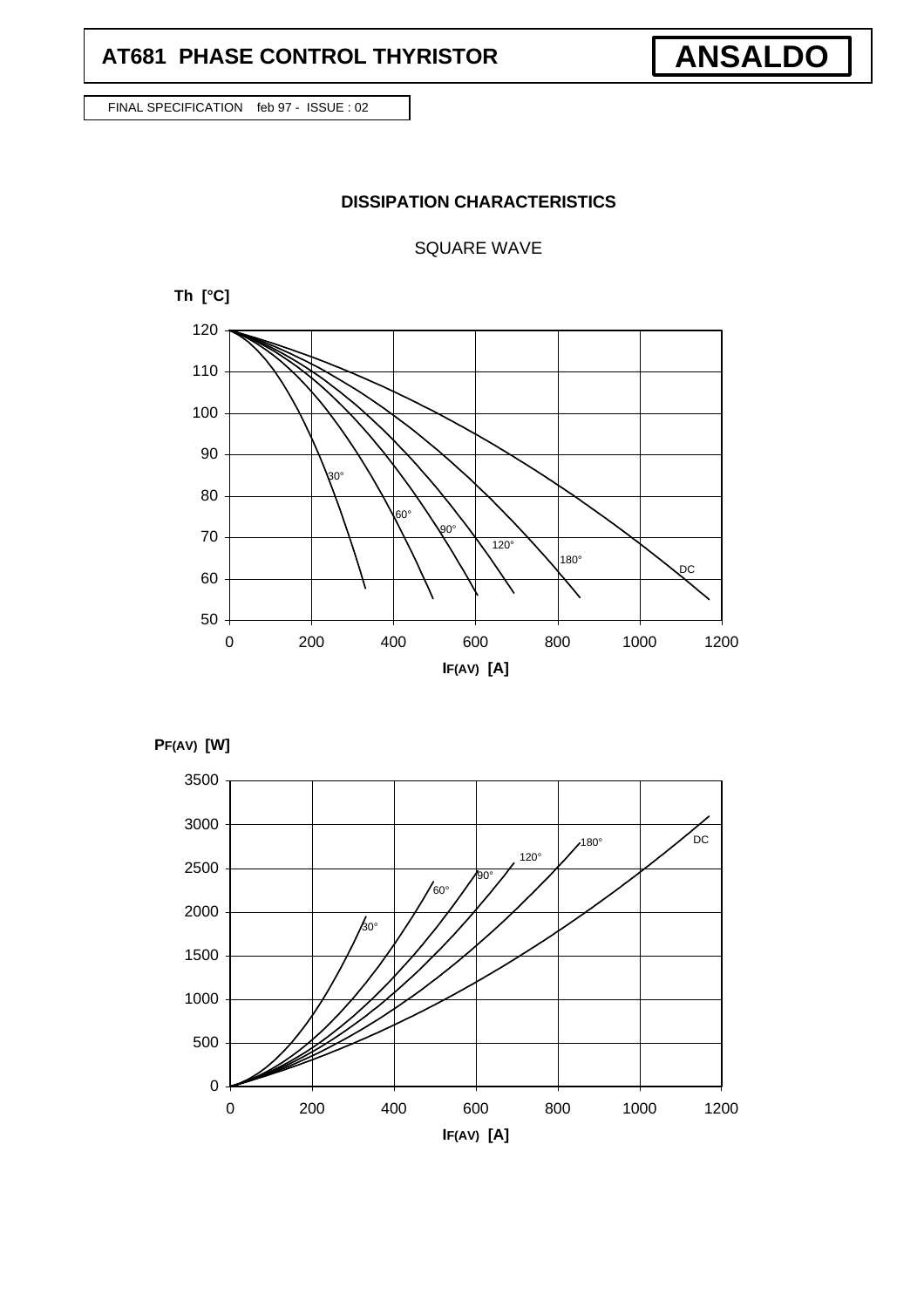## **AT681 PHASE CONTROL THYRISTOR**

FINAL SPECIFICATION feb 97 - ISSUE : 02

## **DISSIPATION CHARACTERISTICS**

**ANSALDO**

## SINE WAVE